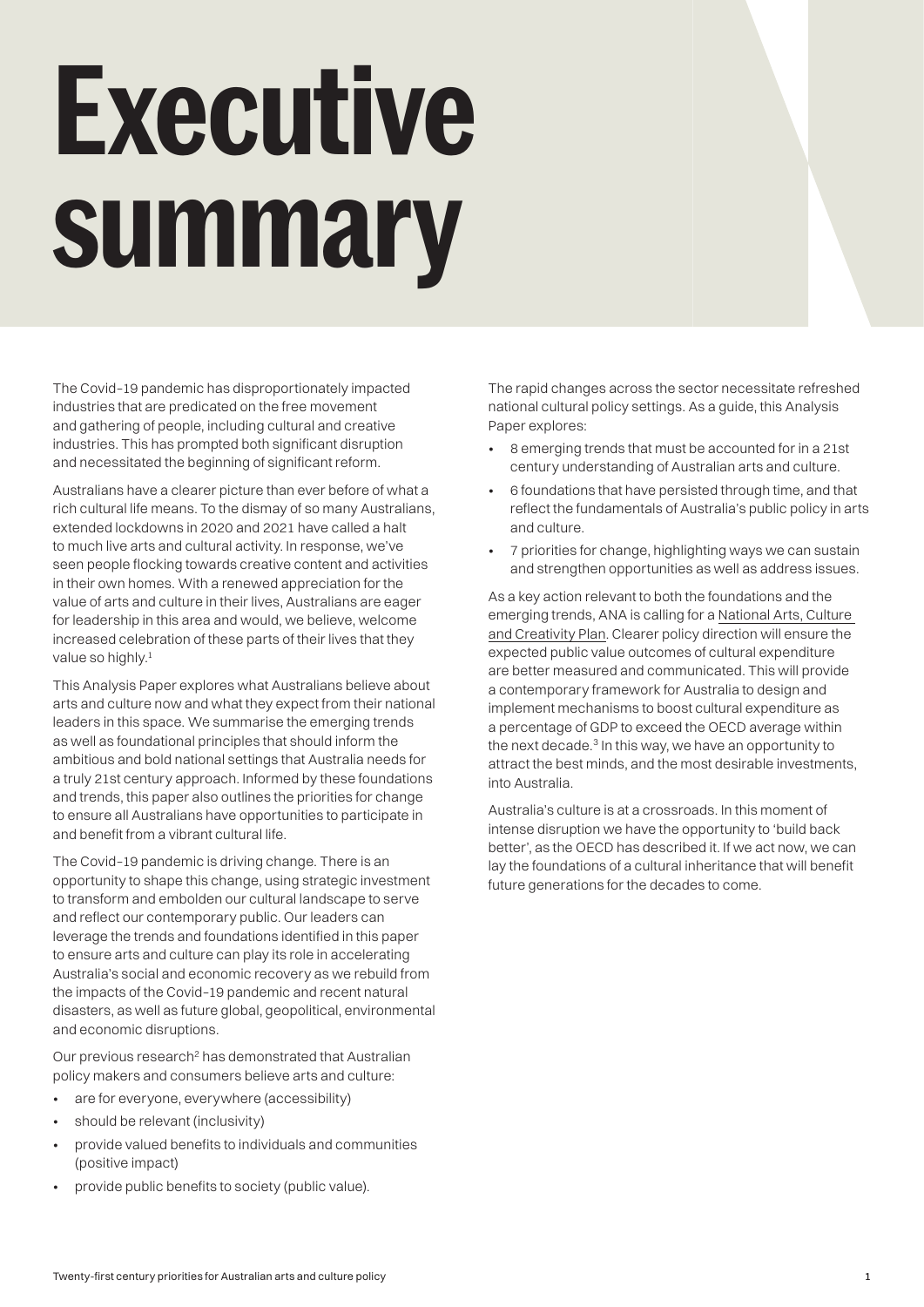### <span id="page-1-0"></span>**Emerging trends**

- Changes accelerated by Covid-19
- § Democratisation of culture in Australia
- Expectations that arts and culture should reflect contemporary Australia
- § Changing relationships to culture, place and experience
- § Technological advances and disruptions
- § Changing models of income and investment
- § Changing beliefs about arts and culture's broader impacts
- § A changing role for public funding?

#### **Foundations**

- **•** First Nations cultural and creative practice
- § Connection, belonging and cultural inheritance
- Honouring and protecting our cultural heritage
- Telling our stories to ourselves and the world
- § Copyright protection and income generation
- Expression, including freedom of expression

#### **Priorities for change**

- 1. Develop and implement a National Arts, Culture and Creativity Plan<sup>[4](#page-2-0)</sup> to build stronger and more strategic leadership and collaboration between the federal, state and territory and local governments. Clearer policy direction will ensure the expected public value outcomes of cultural expenditure are better communicated, and provide a contemporary framework for Australia to design and implement mechanisms to boost cultural expenditure as a percentage of GDP to the OECD average within the next decade.
- 2. Continue to support arts and cultural organisations and individuals to financially survive the pandemic, and to pilot and/ or scale-up digitally-rich, 'antifragile' business models suitable for a with-Covid environment for the future success of the cultural and creative industries. Live events, in particular, have been disproportionately affected, and any approach should include taking deliberate and coordinated action to rebuild those activities.<sup>[5](#page-2-0)</sup>
- 3. Position Aboriginal and Torres Strait Islander cultures and creative expression as a core, shared part of Australia in the 21st century, including recognising the value of Aboriginal and Torres Strait Islander cultural and creative practice in public policy measures designed to address equity and justice issues.
- 4. Prioritise using arts and cultural activities in existing and new initiatives across all relevant portfolios, especially in placemaking and community-building, to mitigate loneliness, social exclusion and isolation. Foster intra-government and interagency collaboration.
- 5. Build on the work of Infrastructure Australia to 1) implement a coordinated national approach to arts and cultural infrastructure; and 2) facilitate greater collaboration between Commonwealth, state and territory and local governments for cultural infrastructure programs, taking into account existing cultural infrastructure and the capacity of communities and local governments to maintain and program new cultural infrastructure.
- 6. Continue to prioritise investment in new arts and cultural practices and products (including those that use new technologies) that reflect contemporary Australian demographics, stories and perspectives. This should include ensuring arts and culture are a central pillar of Australia's public diplomacy activity, by including opportunities for collaboration and exchange in cultural practice and research between Australia and our regional neighbours.
- 7. Ensure we have a fit-for-purpose legislative, regulatory, tax incentive and investment environment, updated to address IP generation and copyright protections in the current environment. Legislative protections for expression must take emerging digital creation and distribution models into account, and balance legal protections for creative works, in terms of protecting creators' rights to recognition, compensation and expression, with the potential impacts of the exercise of those rights on vulnerable communities and individuals.[6](#page-2-0)